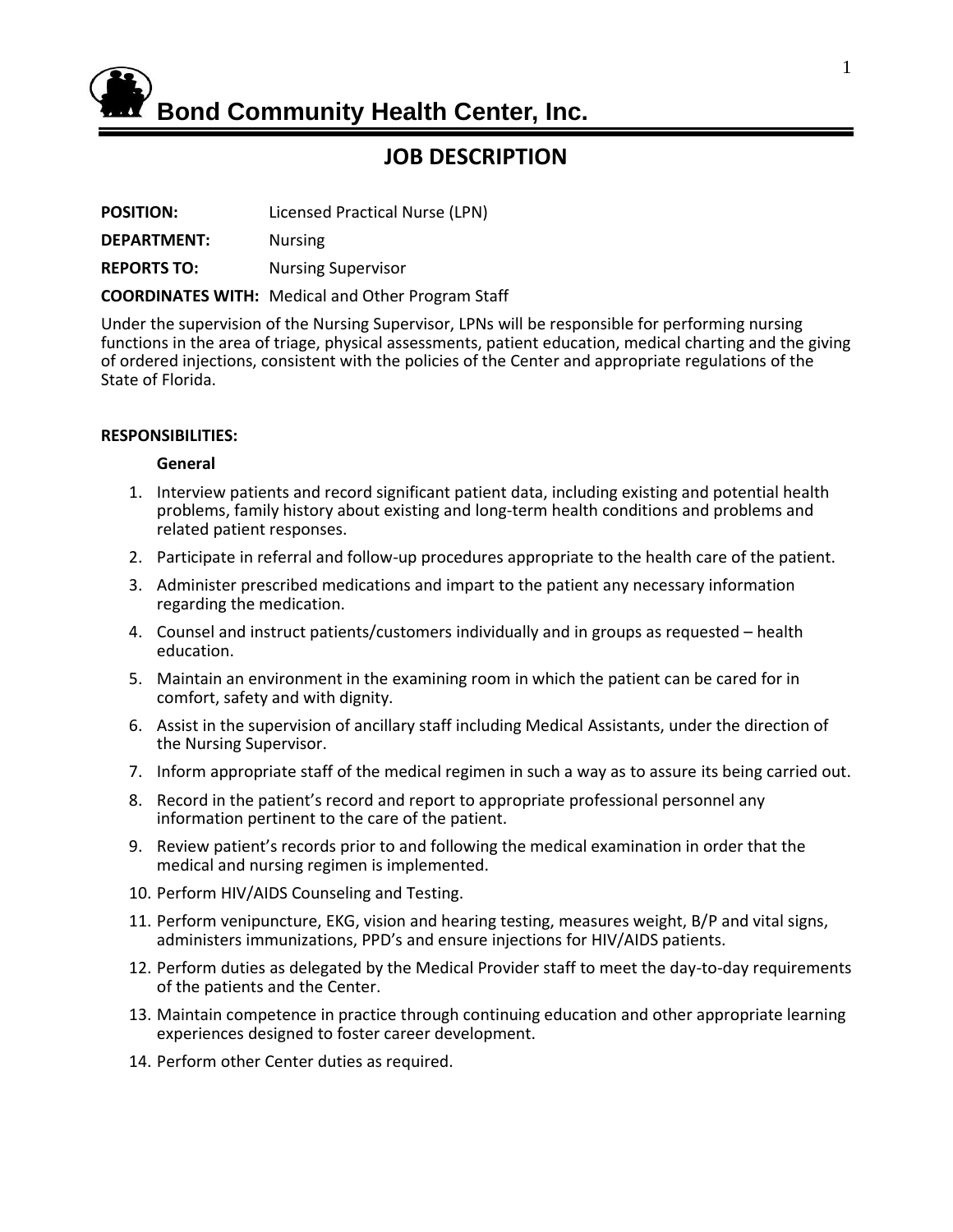Job Description Licensed Practical Nurse (LPN) Continued

#### **Laboratory**

- 1. Inform patients of procedures for drawing blood.
- 2. Explain the type of test being performed.
- 3. Draw blood or collect urine specimen (as appropriate).
- 4. Process specimens in computer.
- 5. Process normal and abnormal pap smears.
- 6. Ensure that specimens are picked up by the contract laboratory.
- 7. Perform on-site testing as applicable and appropriately directed.
- 8. Perform all blood collection, blood preparations, urine specimen packaging and referrals to reference lab consistent with the Center's approved Limited Laboratory Policy and Procedures.
- 9. Perform other limited functions as ordered by the provider and consistent with licensed supervision.
- 10. Record and maintain appropriate files and journals as required and assure accurate assessment and review of services performed.
- 11. Assure the accurate accounting of lab services performed as required by Financial Services and to assist in making all corrections and update to the patient care profile maintained by the respective computer files of the Center and the reference lab.

## **QUALIFICATIONS:**

- Possession of a current and valid State of Florida License as a Practical Nurse, and evidence of appropriate education equivalent to the Associate Arts Degree in Nursing.
- Previous experience in a licensed ambulatory health care facility and a minimum of two years of direct LPN experience preferable in primary care. Experience and knowledge of HIV/AIDS is preferred.
- Demonstrated ability in performance as a Licensed Practical Nurse (LPN) as evidence through work reference from previous employers.
- Culturally competent with skills/experience working with diverse populations.
- Ability and desire to provide service to prenatal patients consistent with Florida State Health Department and the Bureau of Primary Health Care Program (Federal) Guidelines.

## **PHYSICAL DEMANDS/WORKING CONDITIONS:**

• Work areas may occasionally become crowded. Position required bending, sitting and lifting. Accommodations will be given to those with disabilities. May be kicked, bit or scratched by resistant children. Must be able to tolerate screaming, crying and other hysterical behavior by pediatric and mentally disturbed patients. May also be exposed to Blood-borne Pathogens including HIV/AIDS and Hepatitis. All clinical staff is encouraged to receive the Hepatitis B Vaccination (offered by BCHC free of charge) and Tetanus Toxoid.